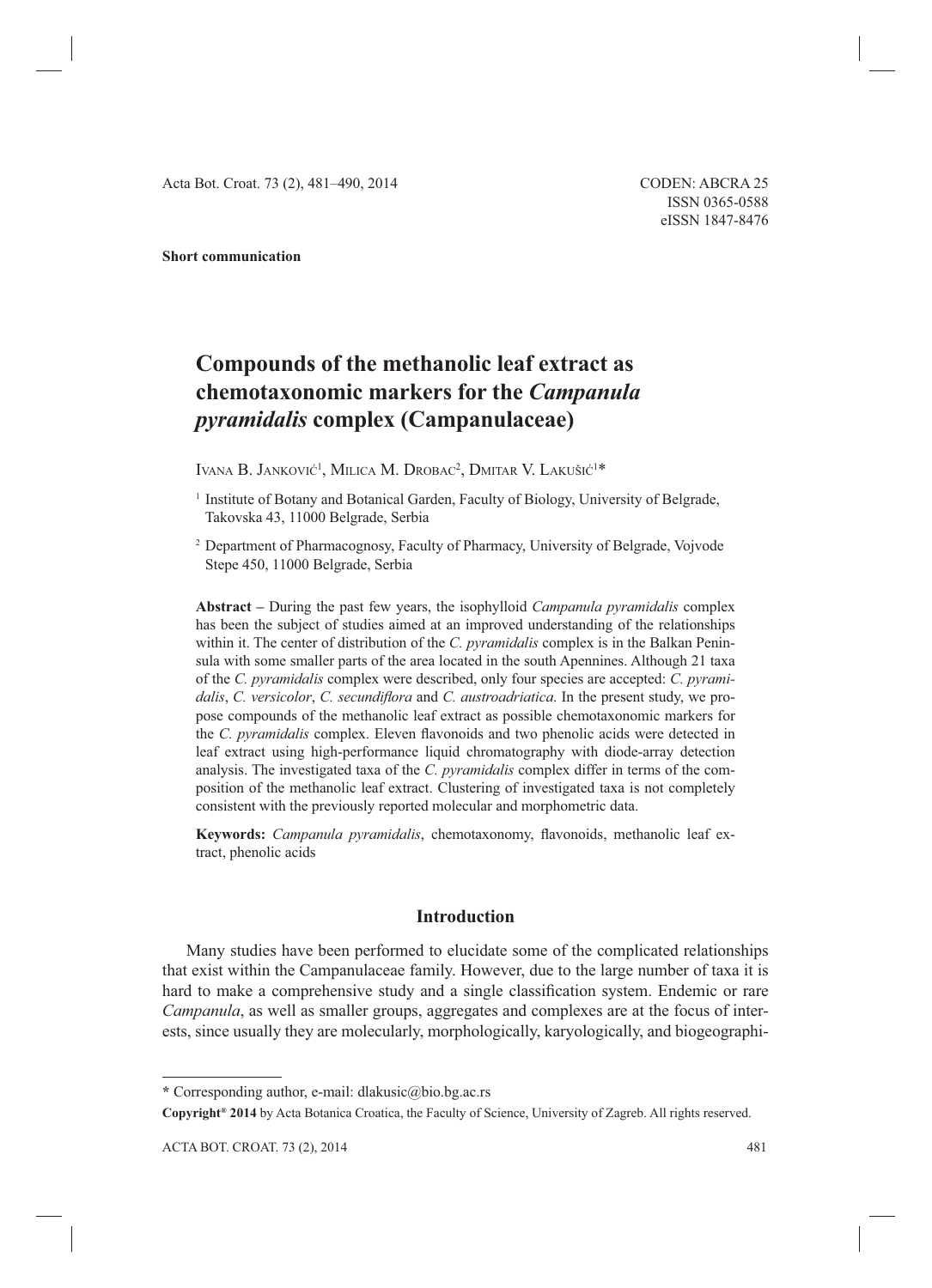cally distinctive (KOVANDA and ANČEV 1989, EDDIE and INGROUILLE 1999, EDDIE et al. 2003, SHULKINA et al. 2003, COSNER et al. 2004, NIKOLOV 2005, KOVAČIĆ and NIKOLIĆ 2006, CUPIDO et al. 2011, MANSION et al. 2012, STAMENKOVIĆ et al. 2012).

Such a group is constituted by the Balkan »isophylloid« bellflowers (Kovačić 2004, TKALEC et al. 2004) that belong to the *Campanula pyramidalis* complex also informally referred to as the »pyramidalis« aggregate (GESLOT 1984) or subsection Pyramidalis (KOLA-KOVSKY 1992). The Balkan Peninsula is the center of the distribution of the *C. pyramidalis* complex with some small disjunct parts of the range that lay in the south Apennines (Fig 1.) (LAKUŠIĆ et al. 2013).

The *Campanula pyramidalis* complex is traditionally represented with three generally accepted species *Campanula pyramidalis* Linnaeus (1753: 164), *Campanula versicolor* Andrews (1804: 396) and *Campanula secundiflora* Visiani et Pančić (1862: 20) (FEDOROV and KOVANDA 1976, GREUTER et al. 1984). According to the results of molecular phylogenetic study, the south Adriatic populations represent separate species, recently described as new – *Campanula austroadriatica* D. Lakušić et Kovačić (2013: 519) (LAKUŠIĆ et al. 2013).

Apart from the above mentioned species, there are 13 taxa at specific and at intraspecfic level and four hybrids described within the *C. pyramidalis* complex (LAKUŠIĆ et al. 2013). However, they are not geographically and taxonomically well-defined (LAKUŠIĆ et al. 2013).

In this paper we rely on groups of populations that are presented with five clades  $(P, 1, P)$ .

- 2, P. 3, S, V), well-supported on the phylogenetic networks and trees (LAKUŠIĆ et al. 2013):
- P. 1 clade − *C. pyramidalis* s. str. − northern and central Adriatic coast (Fig. 1),
- P. 2 clade − *C. austroadriatica* sp. nova southern Adriatic coast from the Neretva River canyon to northern Albania (Fig. 1),
- P. 3 clade − *C. »montenegrina*« prov. − populations from the continental part of Montenegro traditionally considered as part of *C. pyramidalis* s. lato (Fig. 1). Molecularly this clade is much closer to *C. secundiflora*. Therefore, we apply the concept of R. Lakušić, who



**Fig. 1.** Distribution of the *Campanula pyramidalis* complex in the investigated area. Symbols P.1–3, S and V correspond to molecular clades (LAKUŠIĆ et al. 2013).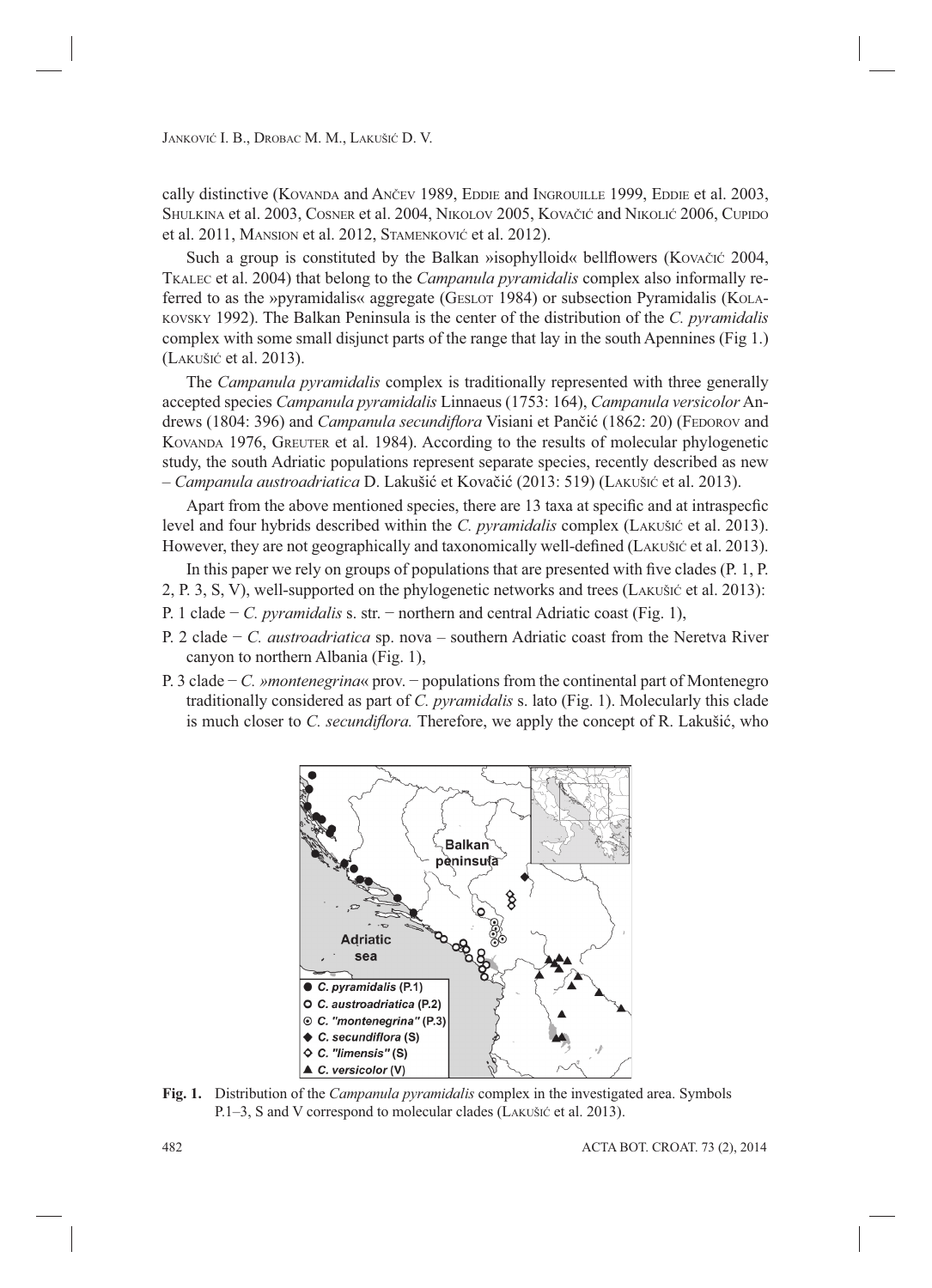originally recognized these groups of populations as *C. secundiflora* subsp. *montenegrina* R. Lakušić (LAKUŠIĆ et al. 2013),

- S clade − *C. secundiflora* s. lato − which includes *C. secundiflora* subsp. *secundiflora* from the gorge of the Panjica River in south-west Serbia, and *C. secundiflora* subsp. *limensis* R. Lakušić (LAKUŠIĆ et al. 2013) from the canyons of the Lim and the Mileševka in south-west Serbia and northern Montenegro (Fig. 1), and
- V clade − *C. versicolor* − southern parts of the Balkan Peninsula (Macedonia, Albania, Greece, Bulgaria) (Fig. 1).

Previous phytochemical studies on the plants of the genus *Campanula* revealed the presence of different secondary metabolites such as flavonoids, phenolic acids, anthocyanins and triterpenoids (CUENDET et al. 2001, YAYLI et al. 2003, YAYLI et al. 2005, TOUAFEK et al. 2011). The presence of volatile oils in some *Campanula* species was described as well (TO-SUN et al. 2011, KADRIYE et al. 2012, POLITEO et al. 2013). Isoenzyme variability among nine *Campanula* taxa from Croatia and Bosnia and Herzegovina, including *Campanula pyrami*dalis, has been studied (TKALEC et al. 2004).

The main goal of our present phytochemical analysis is to investigate the possibility of the use compounds of the methanolic leaf extract as possible chemotaxonomic markers for the *C. pyramidalis* complex. Furthermore, our goal is to determine if phytochemical data provide any correspondence with and support for the establishment of currently recognized or previously described taxa within this complex, especially for the unrecognized taxa *C.* »*montenegrina*« and *C.* »*limensis*«.

## **Materials and methods**

### **Plant material**

The aerial parts of *Campanula* species were collected from different locations in Croatia, Serbia, Montenegro and Macedonia (Tab. 1, Fig. 1). Voucher specimens of each sample have been deposited in the Herbarium of the Institute of Botany and Botanical Garden (BEOU), Faculty of Biology, University of Belgrade (Tab. 1).

In addition to the formal names *C. pyramidalis*, *C. versicolor*, *C. secundiflora* and *C. austroadriatica* that are registered in the International Plant Names Index (IPNI), in this paper we have used informal names *C.* »*montenegrina*« and *C.* »*limensis*«*.* These informal names are used in order to emphasize morphological (JANKOVIĆ et al. 2013) and molecular specificities of the population from the canyon of the Morača River and the mountains in its surroundings (*C. »montenegrina*«), as well as the populations from the canyons of the rivers Lim and Mileševka (*C.* »*limensis*«) (LAKUŠIĆ et al. 2013).

#### **Phytochemical analysis**

The air-dried and finely ground leaves were extracted twice with methanol  $(1:15 \text{ w/v})$ using an ultrasonic bath for 30 min, left to stand for 24 h and filtered. The extract was combined, concentrated in a rotary evaporator under reduced pressure for total solvent removal and dissolved in methanol prior to analysis in the concentration of 10 mg  $mL^{-1}$ .

High-performance liquid chromatography (HPLC) analysis was performed on an Agilent 1100 Series system consisting of a G 1312A binary pump, a G1328B injector (20 μL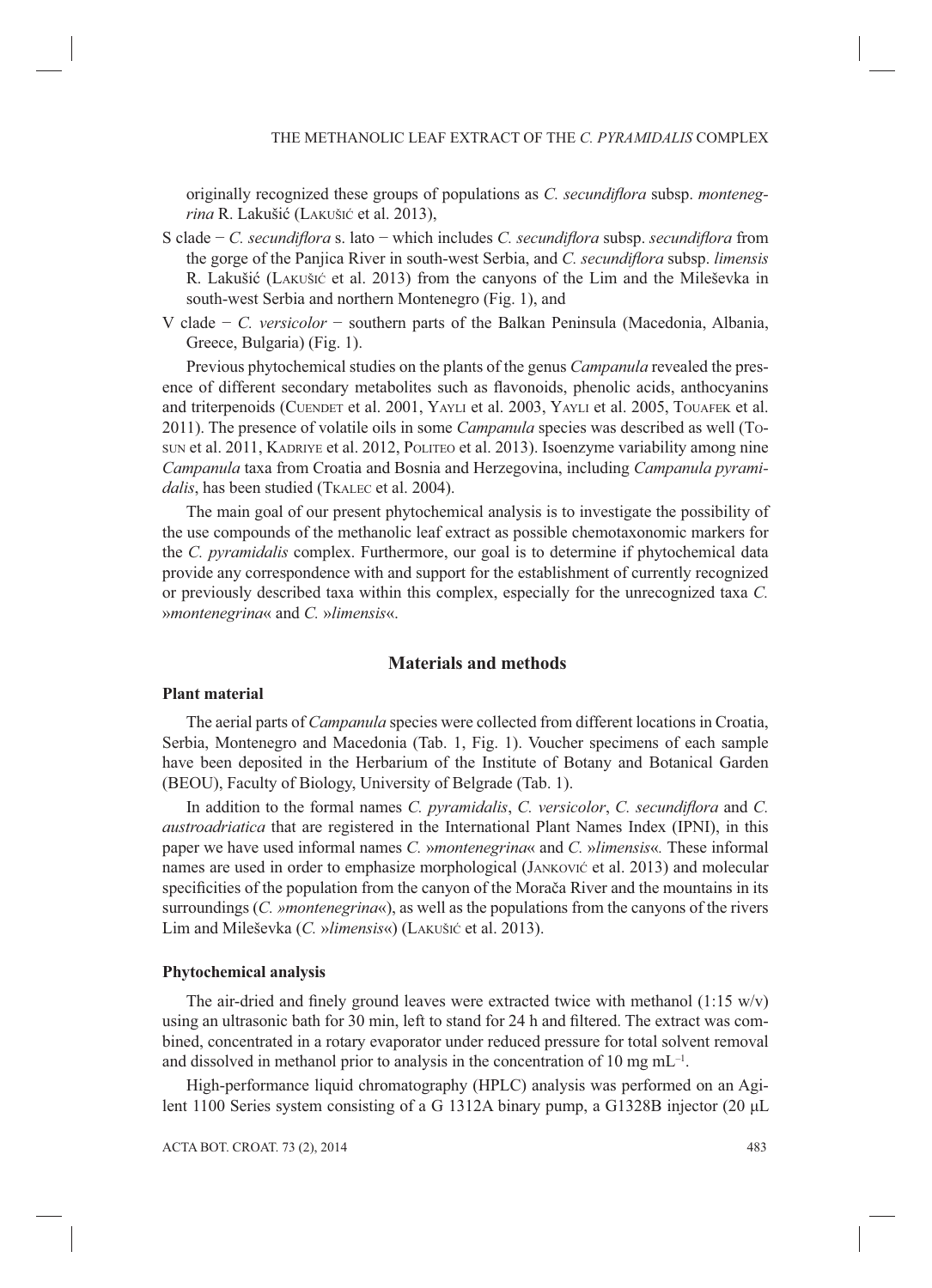| bers, dates of collecting and clades (according to Lakušić et al. 2013) of examined populations of the Campanula pyramidalis<br>ab. 1. Sites, voucher numb     |
|----------------------------------------------------------------------------------------------------------------------------------------------------------------|
| ds present in the methanolic leaf extracts: 1) luteolin-7-O-heteroside, 2) chlorogenic acid, 3) luteolin7-O-rutinoside, 4) luteolin-<br>complex. Compound      |
| avonoid 1 (luteolin derivative), 6) flavonoid 2 (7-O- heteroside of luteolin or its derivative), 7) apigenin-7-O-glucoside, 8) fla-<br>$-0$ -glucoside, 5) fla |
| derivative), 9) apigenin-7-O-diheteroside, 10) flavonoid 4 (heteroside of apigenin or its derivative), 11) flavonoid 5 (apigenin<br>vonoid 3 (apigenin         |
| olin, 13) caffeic acid. Compounds are marked as present $(+)$ or absent $(-)$ .<br>lerivative), 12) lutec                                                      |

|                |                    |           |         |             |              |                 |          |        |          |          | Compounds |                          |         |             |      |                |                          |
|----------------|--------------------|-----------|---------|-------------|--------------|-----------------|----------|--------|----------|----------|-----------|--------------------------|---------|-------------|------|----------------|--------------------------|
| Clades         | Taxon              | Site      | Voucher | Date        |              | $\mathbf{\sim}$ | 3        | 4      | 5        | $\circ$  | 7         | $\infty$                 | $\circ$ | $\supseteq$ | Ξ    | $\overline{c}$ | $\overline{13}$          |
| 급              | C. pyramidalis     | Velebit   | 30297   | 18.11.2009. | $\,{}^+$     |                 |          |        |          |          |           |                          |         |             |      |                | $\,{}^+$                 |
| P <sub>2</sub> | C. austroadriatica | Orijen    | 30298   | 18.11.2009. | $\,{}^{+}\,$ |                 |          |        |          |          |           |                          |         |             |      |                |                          |
| P <sub>2</sub> | C. austroadriatica | Risan     | 30291   | 28.11.2009. | $\,{}^+$     | ┿               |          |        |          |          |           |                          |         |             |      |                |                          |
| P <sub>2</sub> | C. austroadriatica | Orahovac  | 30289   | 28.11.2009  |              | ┽               |          |        |          |          |           |                          |         |             |      |                |                          |
| P.2            | C. austroadriatica | Budva     | 30288   | 28.11.2009. | $\,{}^+$     | $\,{}^+$        |          |        |          |          |           | I                        |         |             |      |                |                          |
| P <sub>2</sub> | C. austroadriatica | Stari Bar | 30287   | 28.11.2009. | $\,{}^+$     |                 |          |        |          |          |           |                          |         |             |      |                |                          |
| P.2            | C. austroadriatica | Rumija    | 30299   | 30.12.2009. | $\,^+$       |                 |          |        |          |          |           |                          |         |             |      |                |                          |
| P <sub>2</sub> | C. austroadriatica | Virpazar  | 30286   | 28.11.2009. | $\,{}^+$     | $\,{}^+$        |          |        |          |          |           |                          |         |             |      |                |                          |
| P.3            | C. »montenegrina«  | Morača    | 30285   | 28.11.2009  |              | ┽               |          |        |          |          |           |                          |         |             |      |                |                          |
| S              | C. »limensis«      | Dobrun    | 30284   | 28.11.2009. | $\,{}^+$     | $\,{}^+$        |          |        | $\,{}^+$ | $^+$     | $^+$      | $\,{}^+$                 | $^+$    | ┿           | $^+$ | $^+$           |                          |
| S              | C. secundiflora    | Panjica   | 30300   | 06.12.2009  |              | $^+$            |          | ┿      | $\,{}^+$ | $\,{}^+$ | $^+$      | $\,{}^{+}\,$             |         |             |      | $\,{}^+$       | $\overline{1}$           |
| ➢              | C. versicolor      | Veles     | 27623   | 06.08.2008  | $\,^+$       | $\mathbf{I}$    | $\,{}^+$ | $\,^+$ | $\,^+$   | $\,^+$   | $^{+}$    | $\overline{\phantom{a}}$ | I       | -           | ı    | I              | $\overline{\phantom{a}}$ |
|                |                    |           |         | M           | $\equiv$     | $\overline{ }$  | 5        | 4      | 3        | 3        | 3         | $\mathbf{\sim}$          |         |             |      | $\mathcal{L}$  |                          |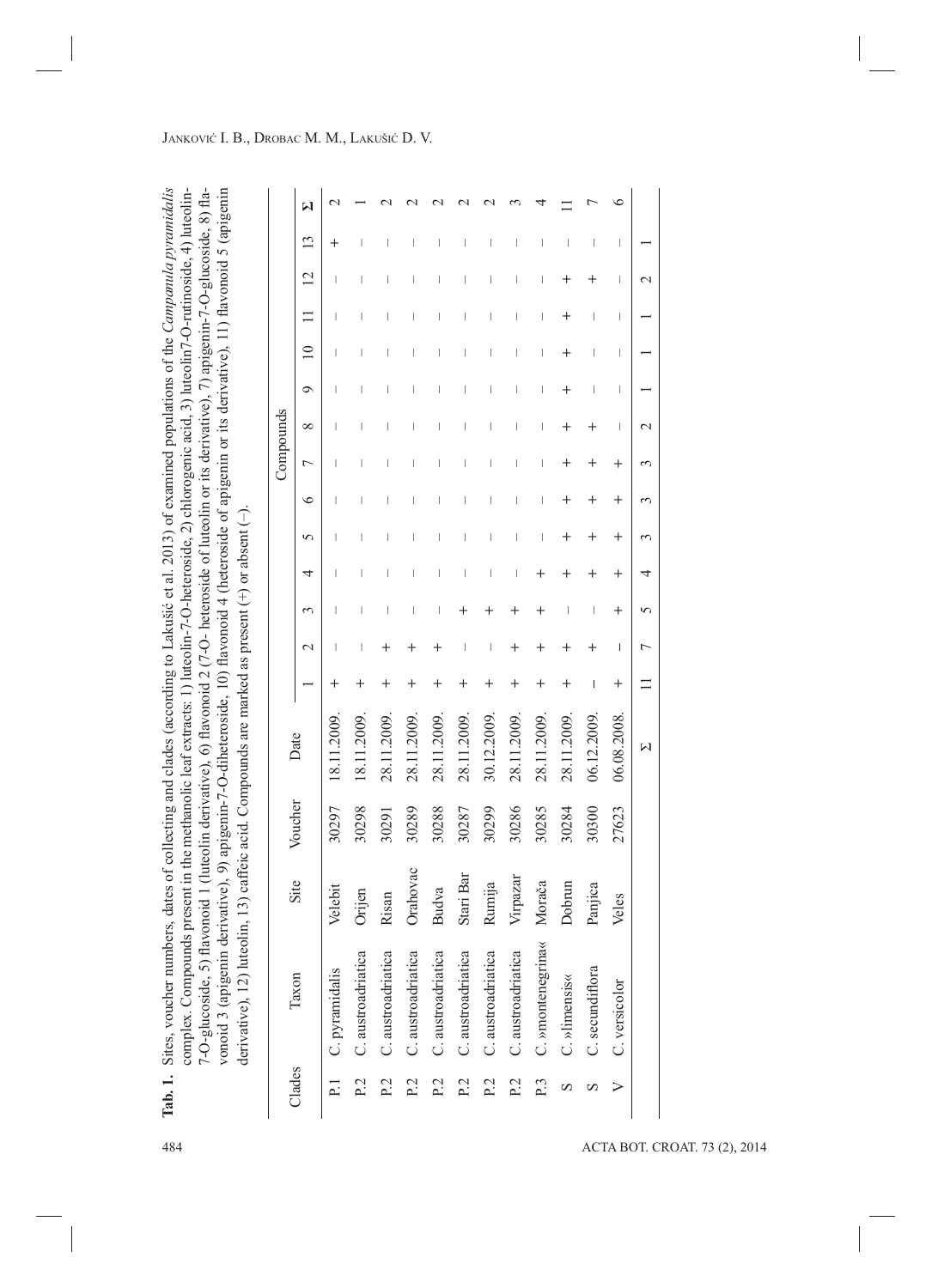sample loop) and G1315B DAD detector, equipped with ZORBAX Eclipse XDB-C18 column (4.6  $\times$  250 mm, 5 µm). A gradient elution was performed with solvent A (0.03% (v/v)  $H_3PO_4$ , pH = 2.8) and solvent B (solvent A:acetonitrile = 10:90) as follows: in 0 min, 15% B; in 25 min 25% B; in 30 min 35% B; in 35 min 50% B; in 40 min 70% B and in 45 min 15% B. The column temperature was 25 °C, flow rate 1.0 mL min<sup>-1</sup> and the injection volume was 30 μl. The spectra were acquired from 190 to 400 nm. Detection was performed at 250, 320, 340, 350 and 370 nm. All analyses were carried out in triplicate.

Identification of compounds was carried out by comparing their spectra and their retention times with those of standards (luteolin, luteolin 7-*O*-glucoside, apigenin 7-*O*-glucoside, chlorogenic acid and caffeic acid) as well as with literature spectral data (MABRY et al. 1970, MARKHAM 1982).

## **Statistical analysis**

FLORA software (KARADŽIĆ et al. 1998) was used for cluster analysis (Fig. 2) in order to determine the structure and separation of the populations based on presence / absence of compounds of methanolic leaf extract. Populations were classified using the optimal cluster method based on Jaccard's distance as a heterogeneity measure. The relation between populations and components of methanolic leaf extract originated by principal component analysis (PCA) was also obtained by using FLORA software and it is presented in form of bi-plot (Fig. 3).



**Fig. 2**. Cluster analysis for whole data set. Symbols P.1–3, S and V correspond to molecular clades (LAKUŠIĆ et al. 2013).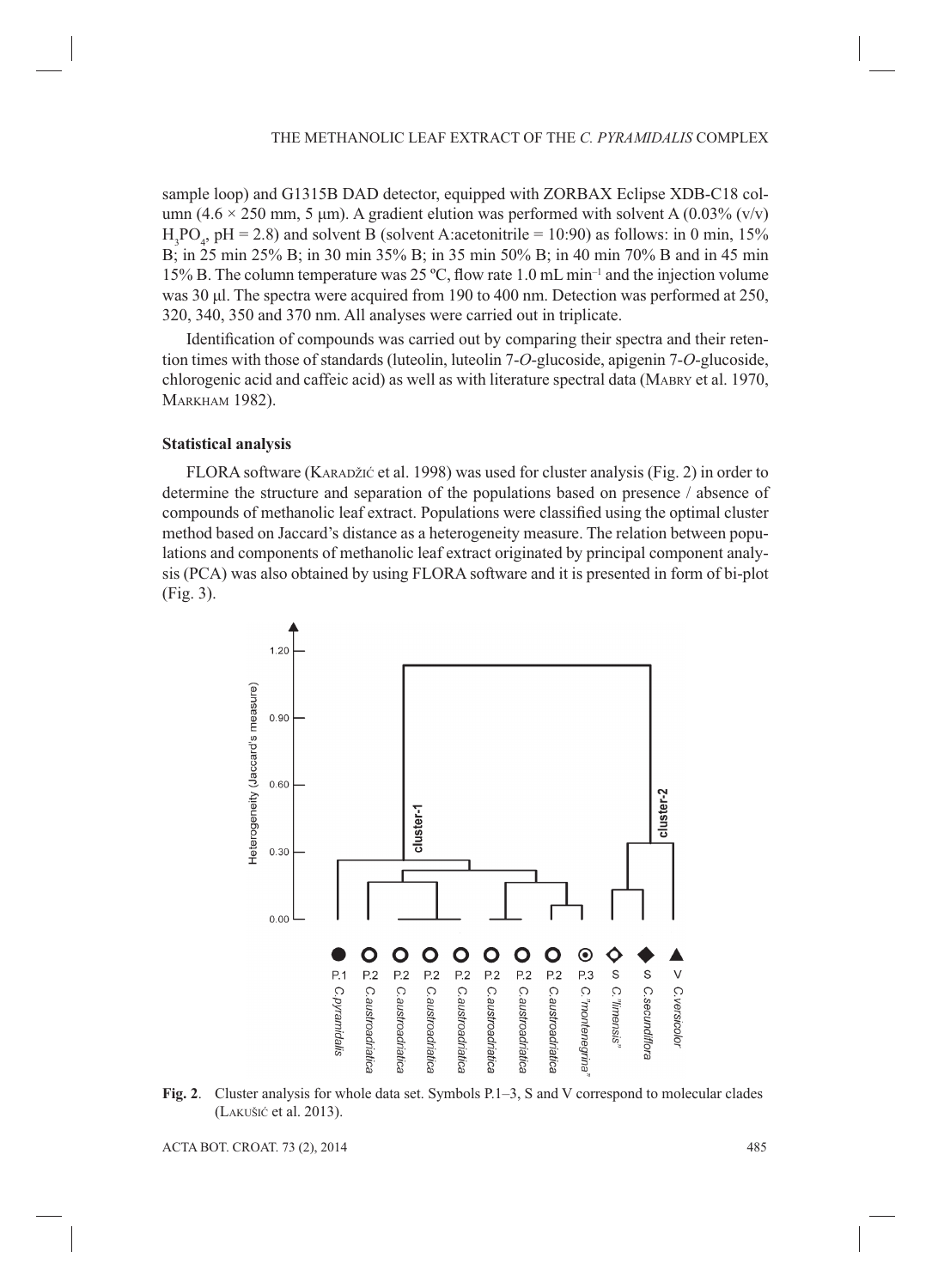

**Fig. 3.** Bi-plot principal component analysis (PCA) for populations and compounds detected in the methanolic leaf extract of the *Campanula pyramidalis* complex. Numbers from 1 to 13, next to the white rectangles, correspond to number of compounds from table 1. Other symbols correspond to clades as explained in figure 1.

## **Results and discussion**

This study represents one of the first insights into the chemical compounds of the *Campanula pyramidalis* complex. A total of 11 flavonoids and 2 phenolic acids were detected in the methanolic leaf extract of 12 populations of 6 taxa (Tab. 1). The flavonoids present are flavones, either free aglycon (luteolin) or heterosides of apigenin, luteolin and its derivatives. Luteolin and its glycosides were also identified previously in the genus *Campanula* (TESLOV 1990, YAYLI et al. 2003, TOUAFEK et al. 2011). Concerning the phenolic acids, chlorogenic acid was identified in the methanolic leaf extract of *C. austroadriatica*, *C. »montenegrina*«, C. *»limensis*« and C. *secundiflora* whereas caffeic acid was present only in C. *pyramidalis*. The mentioned acids were previously reported in some species of the genus *Campanula* (*C. cephalotes*, *C. maleevii*, *C. rotundifolia*, *C. persicifolia*) (TESLOV and BLINO-VA 1973, TESLOV et al. 1983, TESLOV and PODUSHKIN 1988).

The result of the cluster analysis has shown that two main clusters stand out (Fig. 2): (i) cluster 1 – *C. pyramidalis*, *C. austroadriatica* and *C. »montenegrina*«; (ii) cluster 2 *C. secundifl ora, C. »limensis*« and *C. versicolor.* Luteolin 7-*O*-heteroside is present in almost all populations but absent only in *C. secundiflora*. Generally, we can conclude that popula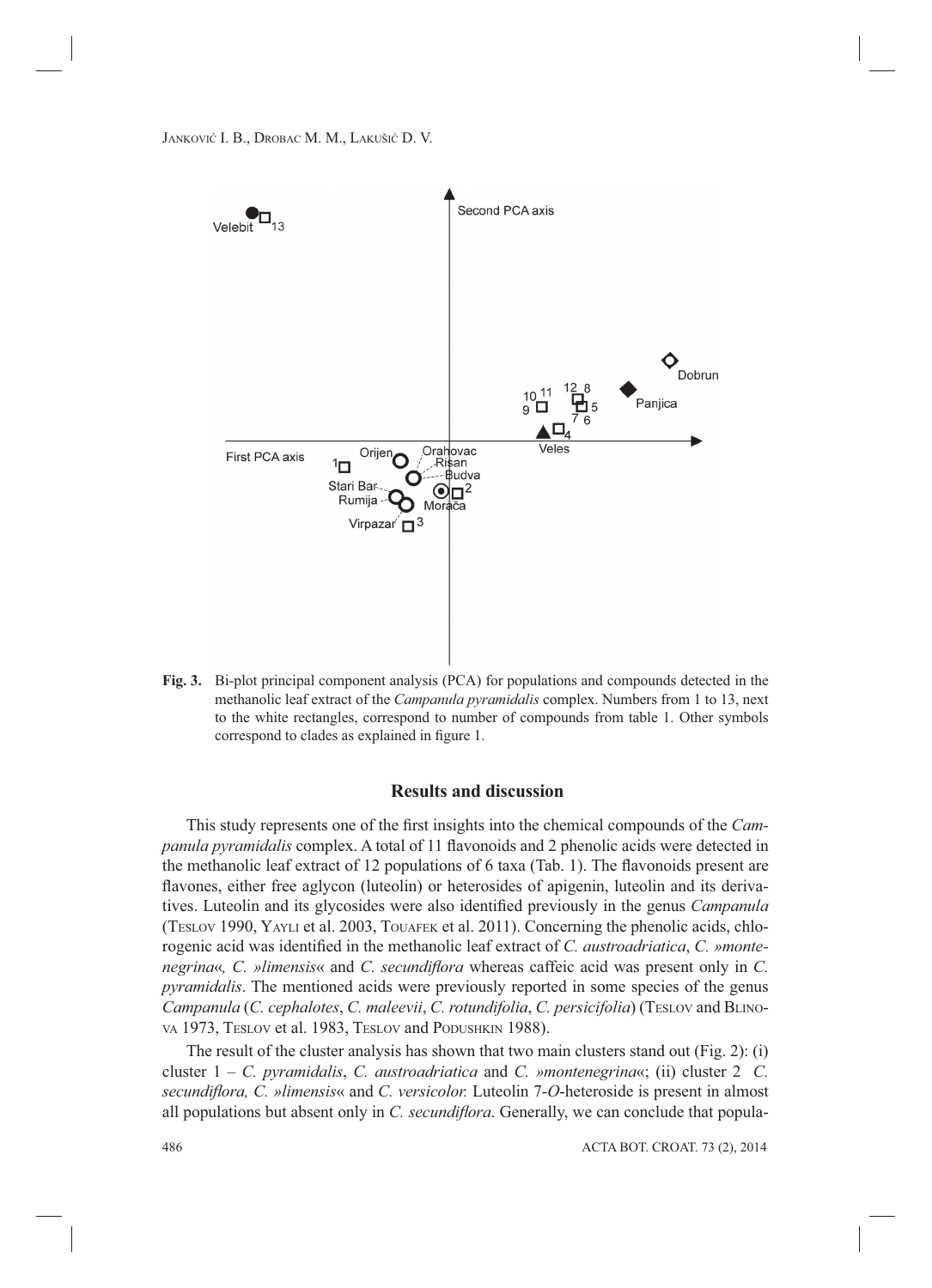tions are characterized by the regular presence of luteolin 7-*O*-heteroside and the occasional presence of chlorogenic acid and/or luteolin 7-*O*-rutinoside (Tab. 1). Therefore, we can conclude that luteolin 7-*O*-heteroside, chlorogenic acid and luteolin 7-*O*-rutinoside are less responsible for separation of taxa than other compounds (Fig. 3). A luteolin derivative (labeled as flavonoid 1 in Tab. 1), 7-*O*-heteroside of luteolin or its derivative (flavonoid 2 in Tab. 1) and apigenin 7-*O*-glucoside are the compounds that separate cluster 1 from cluster 2. *Campanula pyramidalis* s.s. is unique in producing caffeic acid besides luteolin 7-*O*heteroside. Caffeic acid is a common phenolic constituent of Campanulaceae (LAMMERS 2007). Luteolin 7-*O*-glucoside is present in taxa that belong to cluster 2. However, luteolin 7-*O*-glucoside has also been detected in *C. »montenegrina*« from cluster 1. The presence of luteolin 7-*O*-glucoside is another evidence that *C. »montenegrina*« is associated with *C. secundiflora* and *C. versicolor* as molecular data has showed. *Campanula secundiflora* and *C. »limensis«* differ from other taxa by the presence of two flavonoids, luteolin and an apigenin derivative (flavonoid 3 in Tab. 1). *Campanula »limensis*« is distinguished by the presence of three compounds: apigenin 7-*O*-diheteroside, heteroside of apigenin or its derivative (flavonoid 4 in Tab. 1) and an apigenin derivative (flavonoid 5 in Tab. 1), which are not found in other taxa examined.

The chemical data indicate that within the *C. pyramidalis* complex the Mediterranean and sub-Mediterranean populations *C. pyramidalis* s. s. (P.1), *C. austroadriatica* (P.2) and *C. »montenegrina*« (P.3) form one group, while other group is represented by the continental populations of *C. secundiflora* (S), *C. »limensis*« (S) and *C. versicolor* (V). However, the results of methanolic leaf extract analysis are inconsistent with molecular phylogenetic data. In fact, molecular data has showed that *C. pyramidalis* s. s. (P.1) is the most distant taxon at genetic level, forming one main cluster, while *C. austroadriatica* (P.2) forms a second main cluster. The third main cluster is represented by *C. »montenegrina*« (P.3) and *C. secundiflora* (S) (LAKUŠIĆ et al. 2013).

Especially interesting is the position of *C. »montenegrina*« (P.3), due to its chemical characteristics nested within cluster 1 with *C. pyramidalis* s. str. (P.1) and *C. austroadriatica*  (P.2). This relation of *C. »montenegrina*« (P.3) with other investigated taxa is inconsistent with respect not only to molecular but also to morphometric data, which suggest that *C. »montenegrina*« (P.3) is part of *C. secundiflora* s. l. (JANKOVIĆ and LAKUŠIĆ 2011, JANKOVIĆ et al. 2013, LAKUŠIĆ et al. 2013). *Campanula »montenegrina*« occupies a transition zone between the Adriatic and the continental bellflowers belonging to the *C. pyramidalis* complex (JANKOVIĆ et al. 2013). Also, it inhabits a wider range of altitudes from canyons to high mountains. The chemotaxonomic, molecular phylogenetic and morphometric results emphasize the necessity to investigate the populations that lie in the continental part of Montenegro more fully. Those populations are morphologically and geographically very specific and therefore they require a new taxonomic treatment (LAKUŠIĆ et al. 2013).

The second cluster, to which belong *C. secundiflora* s. s. (S), *C. »limensis*« (S) and *C. versicolor* (V), is differentiated in the same way chemically and molecularly (LAKUŠIĆ et al. 2013). From all taxa investigated in this study, *C. »limensis*« is highly differentiated in the composition of the methanolic leaf extract by the number of different flavonoids. Eleven different compounds were detected in the methanolic leaf extract of *C. »limensis*«*.* It differs even from its closest taxon *C. secundiflora* s. s. Morphometric data (JANKOVIĆ and LAKUŠIĆ 2011, JANKOVIĆ et al. 2013) also suggest that *C. »limensis*« is separate entity and its taxonomic status should be seriously reconsidered in future studies.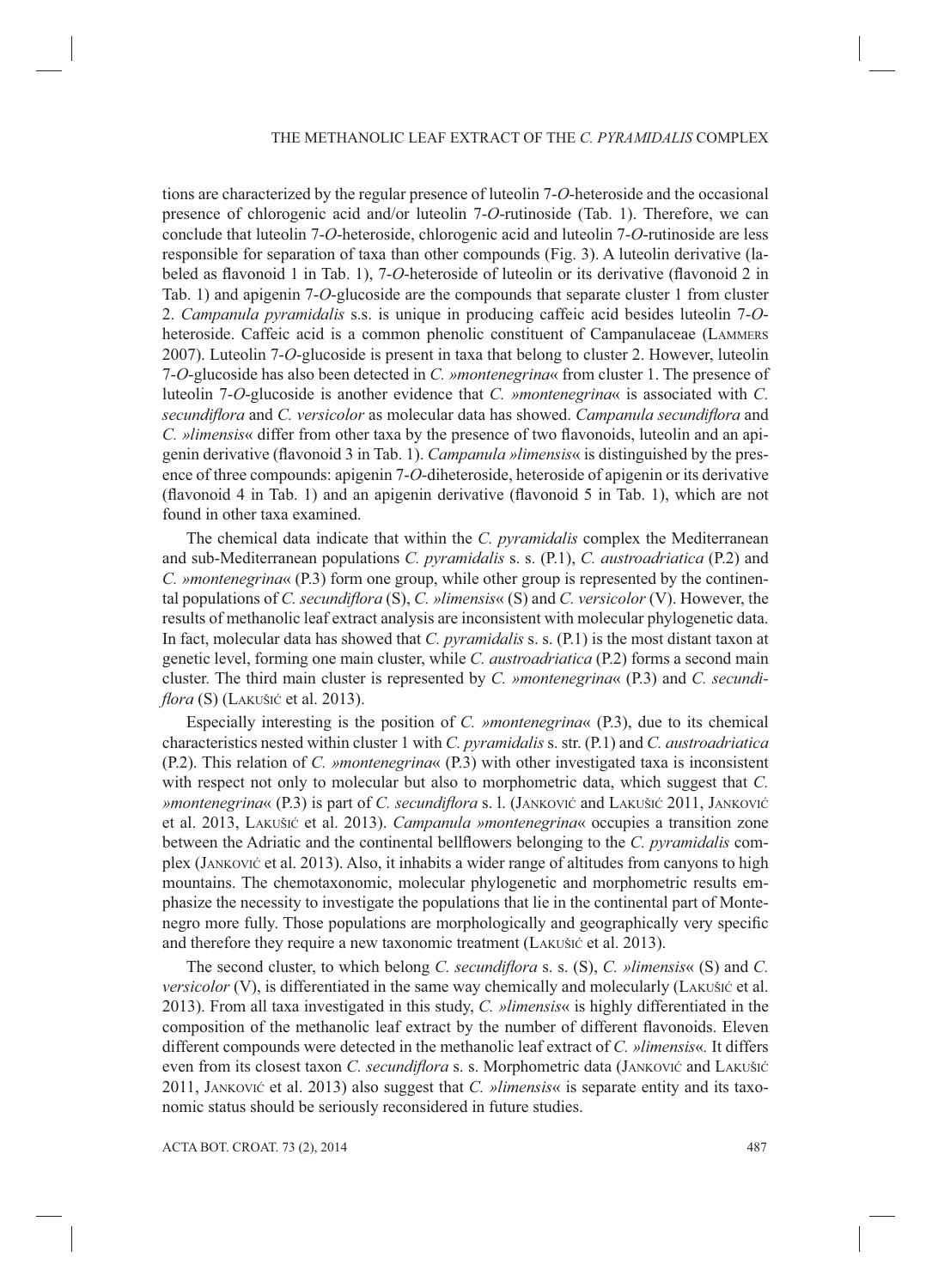Chemotaxonomic results based on the analysis of methanolic leaf extract demonstrated that investigated taxa of the *C. pyramidalis* complex are different. Therefore, our results suggest that the presence or absence of certain compounds in the methanolic leaf extract can be used as chemotaxonomic markers for further studies of the *C. pyramidalis* complex.

# **Acknowledgements**

The authors gratefully acknowledge the financial support provided by the Serbian Ministry of Science and Technological Development (Project No. 173021 – Examination of potential medicinal plants: morphological, chemical and pharmacological characterization and 173030 – Biodiversity of the plant life of Serbia and Balkan Peninsula – Assessment, sustainable use and conservation). Also, we would like to offer our special thanks to Dijana Dobrota (Magdeburg, Germany) for improving the language of the manuscript.

## **References**

ANDREWS, H. C., 1804–1805: The botanist's repository 6, 396.

- COSNER, M. E., RAUBESON, L. A., JANSEN, R. K., 2004: Chloroplast DNA rearrangements in Campanulaceae: phylogenetic utility of highly rearranged genomes. BMC Evolutionary Biology 4, 27.
- CUENDET, M., POTTERAT, O., HOSTETTMANN, K., 2001: Flavonoids and phenylpropanoids derivatives from *Campanula barbata*. Phytochemistry 56, 631–636.
- CUPIDO, C. N., EDDIE, W. M. M., TIEDT, L. R., 2011: Systematic and ecological significance of seed coat morphology in South African Campanulaceae sensu stricto. Edinburgh Journal of Botany 68, 351–371.
- EDDIE, W. M. M., INGROUILLE, M. J., 1999: Polymorphism in the Aegean »five-loculed« species of the genus *Campanula*, section Quinqueloculares (Campanulaceae). Nordic Journal of Botany 19, 153–169.
- EDDIE, W. M. M., SHULKINA, T., GASKIN, J., HABERLE, R. C., JANSEN, R. K., 2003: Phylogeny of Campanulaceae s. str. inferred from ITS sequences of nuclear ribosomal DNK. Annals of the Missouri Botanical Garden 90, 334–375.
- FEDOROV, A. A., KOVANDA, M., 1976: Campanula L. In: TUTIN, T. G., BURGES, N. A., CHATER, A. O., EDMONDSON, J. R., HEYWOOD, V. H., MOORE, D. M., VALENTINE, D. H., WALTERS, S. M., WEBB, D. A. (eds.), Flora Europaea 4, 4–93*.* Cambridge University Press, Cambridge, UK.
- GESLOT, A., 1984: *Campanula* L. In: GREUTER, W., BURDET, H. M., LONG, G. (eds) Med-Checklist: A critical inventory of vascular plants of the circum-Mediterranean countries Vol. I. Ville de Geneve: Conservatoire et Jardin Botanique, Ville de Geneve.
- GREUTER, W., BURDET, H. M., LONG, G., (1984): Med-Checklist, vol. 1 Conservatoire et Jardin Botanique, Ville de Geneve.
- JANKOVIĆ, I., LAKUŠIĆ, D., 2011: Morphological differentiaion of isophylloid bluebells *Campanula pyramidalis* complex (Campanulaceae) in the Dinarides. Proceedings of International conference »Nature Protection in XXIst Century« 2, Žabljak, 913–914.
- JANKOVIĆ, I., KUZMANOVIĆ, N., LAKUŠIĆ, D., 2013: An insight into the morphological variability of Balkan paleo-endemic *Campanula secundiflora* species complex (Campanu-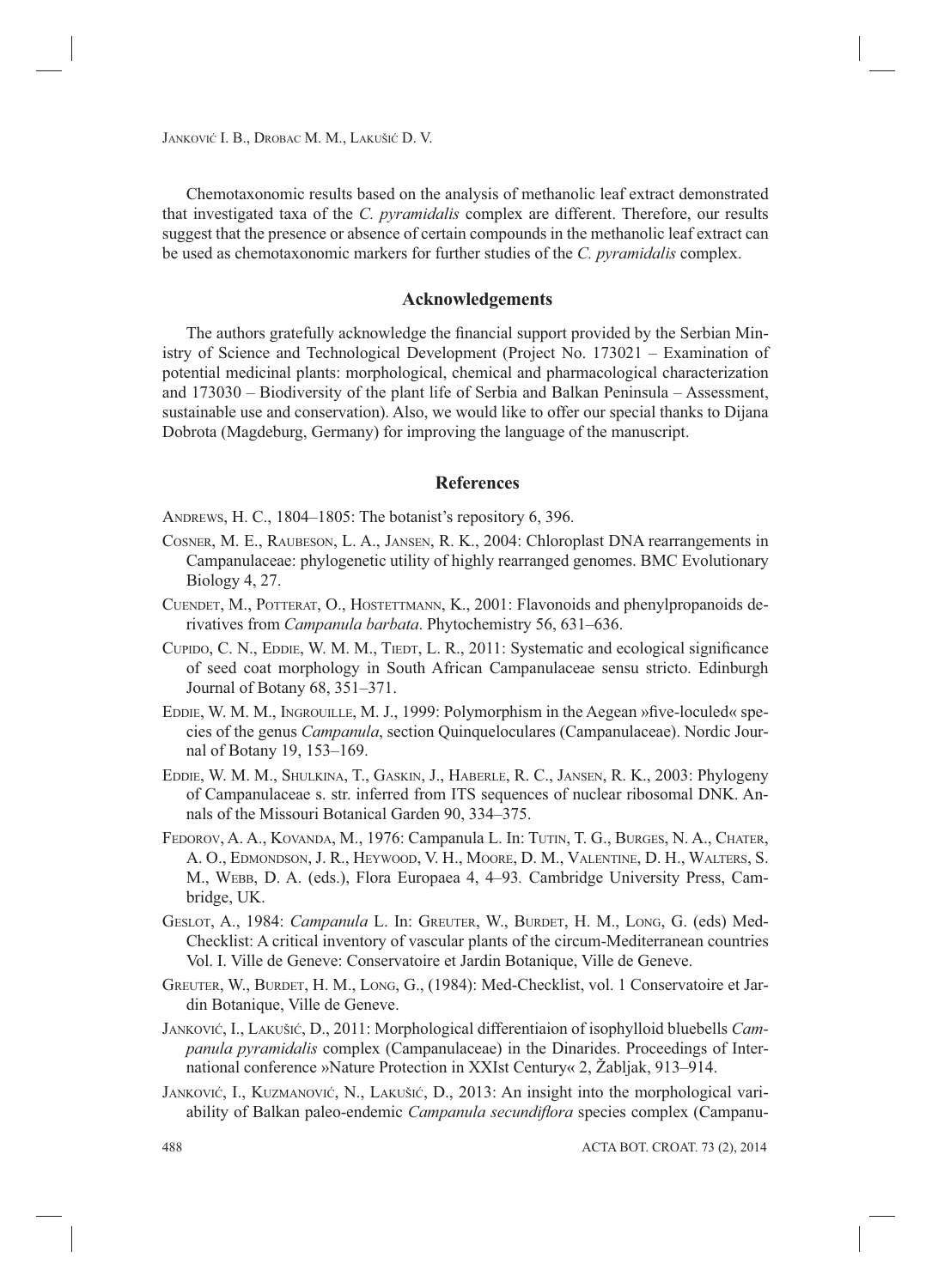laceae) inferred from traditional and geometric morphometics. Book of abstracts of 4th Croatian Botanical Symposium, Split, Croatia, 181.

- KARADŽIĆ, B., ŠAŠO-JOVANOVIĆ, V., JOVANOVIĆ, Z., POPOVIĆ, R., 1998: FLORA– a database and software for floristic and vegetation analyzes. In: TSEKOS, I., MOUSTAKAS, M. (eds.), Progress in botanical research, 69–72. Kluwer Academic Publishers, Dodrecht.
- KADRIYE, S., NAGIHAN YILMAZ, I., NURETTIN, Y., 2012: Antimicrobial activity and chemical composition of the essential oil form *Campanula glomerata* L. subsp. *hispida* (Witasek) Hayek. Asian Journal of Chemistry 24, 1931.
- KOLAKOVSKY, A. A., 1992: Campanulaceae. In: MEUSEL, H., Jäger, E. J. (eds.), Vergleichende Chorologie der Zentraleuropaeischen Flora 3, 170–171. Gustav Fischer Verlag, Jena.
- KOVAČIĆ, S., 2004: The genus *Campanula* L. (Campanulaceae) in Croatia, circum-Adriatic and west Balkan region. Acta Botanica Croatica 63, 171–202.
- KOVAČIĆ, S., NIKOLIĆ, T., 2006: Relations of the western Balkan endemic *Campanula* L. (Campanulaceae) lineages based on comparative floral morphometry. Plant Biosystems 140, 260–272.
- KOVANDA, M., ANČEV, M., 1989: The *Campanula rotundifolia* complex in Bulgaria. Preslia 61, 193–207.
- LAKUŠIĆ, D., LIBER, Z., NIKOLIĆ, T., SURINA, B., KOVAČIĆ, S., BOGDANOVIĆ, S., STEFANOVIĆ, S., 2013: Molecular phylogeny of the *Campanula pyramidalis* species complex (Campanulaceae) inferred from chloroplast and nuclear non-coding sequences and its taxonomic implications. Taxon 62, 505–524.
- LAMMERS, T. G., 2007: Campanulaceae. In: JOACHIM, J., JADEREIT, W. (eds), The families and genera of vascular plants 8: Flowering plants, Eudicots, Asterales, 26–56. Springer, Berlin.
- LINNAEUS, C., 1753: Species Plantarum, 164. Holmiae: Impensis Laurentii Salvii.
- MANSION, G., PAROLLY, G., CROWL, A. A., MAVRODIEV, E., CELLINESE, N., OGANESIAN, M., FRAUNHOFER, K., KAMARI, G., PHITOS, D., HABARLE, R., AKAYDIN, G., IKINCI, N., TAUS, T., BORSCH, T., 2012: How to handle speciose clades? Mass taxon-sampling as a strategy towards illuminating the natural history of *Campanula* (Campanuloideae). PLoS ONE 7, 1–23.
- MABRY, T. J., MARKHAM, K. R., THOMAS, M. B., 1970: The systematic identification of flavonoids. Springer Verlag, New York.
- MARKHAM, K. R., 1982: Techniques of flavonoid identification. Academic Press, London.
- NIKOLOV, Z., 2005: Taxonomy and chorology of genus *Campanula* L. (Campanulaceae) in Skopska kotlina (in Macedonian), MSc. Thesis, University Sv. Kiril and Metodij, Faculty of Science, Skopje.
- POLITEO, O., SKOCIBUSIC, M., BURCUL, F., MARAVIC, A., CAREV, I., RUSCIC, M., MILOS, M., 2013: *Campanula portenschlagiana* Roem. et Schult.: Chemical and antimicrobial activities. Chemistry & Biodiversity 10, 1072–1080.
- STAMENKOVIĆ, V., JELENČIĆ, B., TKALEC, M., 2012: Propagation and antioxidative enzymes of *Campanula velebitica* Borbas grown *in vitro*. Periodicum Biologorum 114, 77–82.